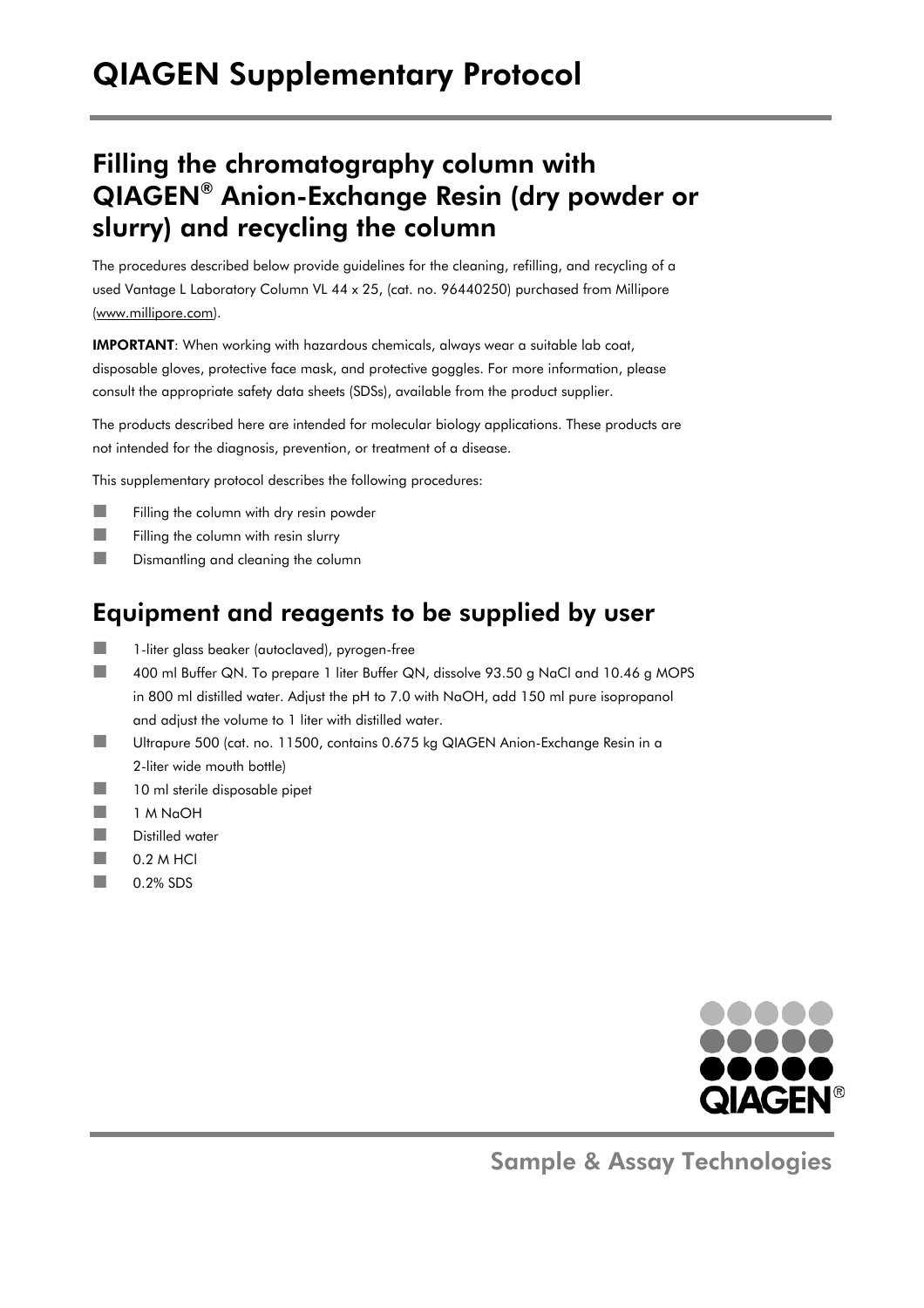### Filling the column with dry resin powder

IMPORTANT: Always wear a protective face mask to avoid inhalation of fine resin dust particles.

#### Procedure

- 1. Assemble the lower adaptor unit (see 2–9 in figure) and screw onto the glass column tube (see 1 in figure).
- 2. Fill the column with 130–135 g QIAGEN Anion-Exchange Resin, then shake and tap the column until the resin is completely settled in the column tube (see 1 in figure).
- 3. Carefully remove the resin particles that are attached electrostatically on the upper interior part of the glass column where the upper adaptor is assembled. Resin particles between the seal of the bed support could lead to leakage (see 2–9, 11, and 13 in figure).
- 4. Assemble upper adaptor unit (see 2–9, 11, and 13 in figure).

### Filling the column with resin slurry

IMPORTANT: A chromatography column filled with the resin slurry should ideally be used on the same day, or within 24 hours of packing the column.

#### Procedure

- 1. Assemble the lower adaptor unit (see 2–9 in figure) and screw onto the glass column tube (see 1 in figure).
- 2. Pour 0.4 liters Buffer QN into a 1-liter glass beaker.
- 3. Add 130–135 g QIAGEN Anion-Exchange Resin to the 1-liter glass beaker containing Buffer QN, and immediately mix by manual stirring with a sterile 10 ml disposable pipet.

Minimize resin dust by placing the wide mouth bottle containing the QIAGEN Anion-Exchange Resin on the edge of the 1-liter glass beaker and pouring the resin slowly. Continuously mix Buffer QN during the addition of the resin to prevent the resin from settling.

- 4. After complete resuspension of the QIAGEN Anion-Exchange Resin in Buffer QN, pour the resin slurry into the chromatography column as quickly as possible.
- 5. Rinse the top interior walls of the column with an additional 10 ml Buffer QN to ensure that all of the resin is washed down. Allow the resin to settle for 10–15 min.
- 6. Enable excess Buffer QN to flow out of the column. Simultaneously, rinse the interior walls of the column with Buffer QN using a sterile 10 ml disposable pipet to wash down any remaining resin.
- 7. Replace upper adaptor unit (see 2–9, 11, and 13 in figure).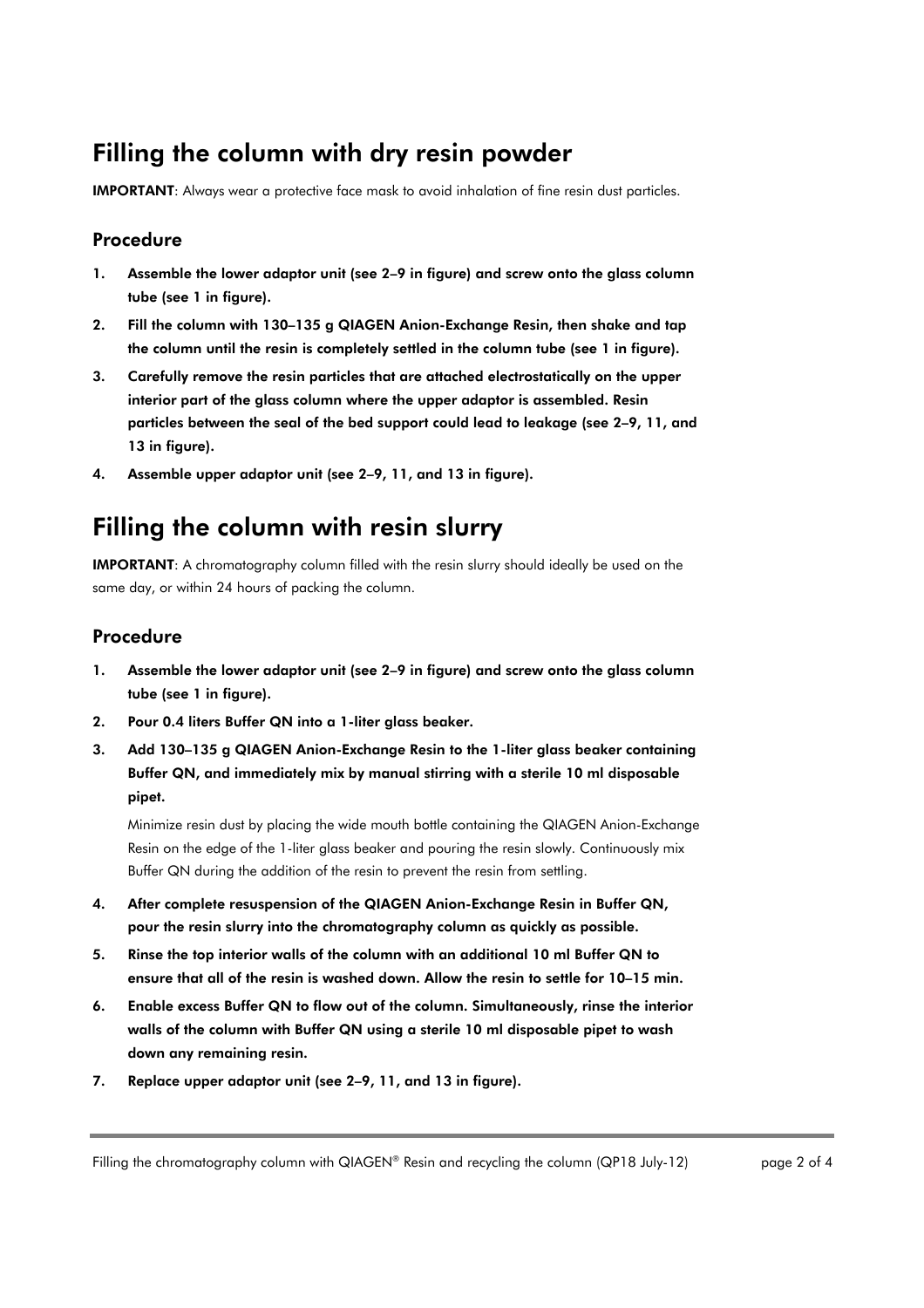## Dismantling and cleaning the column

IMPORTANT: Note that the QIAGEN Anion-Exchange Resin is not reusable.

#### Procedure

- 1. Unscrew both outer adaptor units (see 2–9, 11, and 13 in figure) and completely dismantle them.
- 2. Remove the upper and lower frits and used resin from the glass column tube (see 1 in figure). The frits and used resin should be autoclaved before disposal.
- 3. Remove residual resin from inside the column tube by wiping with a paper towel.
- 4. Place all column parts in 1 M NaOH and leave to soak for at least 1 h.
- 5. Fill flow tube (see 2 in figure) with 1 M NaOH using a pipet and leave to soak for at least 1 h.
- 6. Wash all column parts thoroughly using distilled water until the pH of the water is no longer alkaline (~pH 5.5).
- 7. Rinse the flow tube well with distilled water.
- 8. Treat all column parts for at least 4 h (overnight, if more convenient) with 0.2 M HCl.
- 9. Fill the flow tube with 0.2 M HCl using a pipet and leave for at least 4 h (overnight, if more convenient).
- 10. After 4 h (or overnight treatment), wash the column parts well with distilled water until the pH of the water is no longer acidic.
- 11. Rinse flow tube well with distilled water.
- 12. Clean the inside of the column tube (see 1 in figure) with 0.2% SDS solution using a bottle-brush, and then wash thoroughly with distilled water.
- 13. Leave all parts to dry completely before reassembling the column.